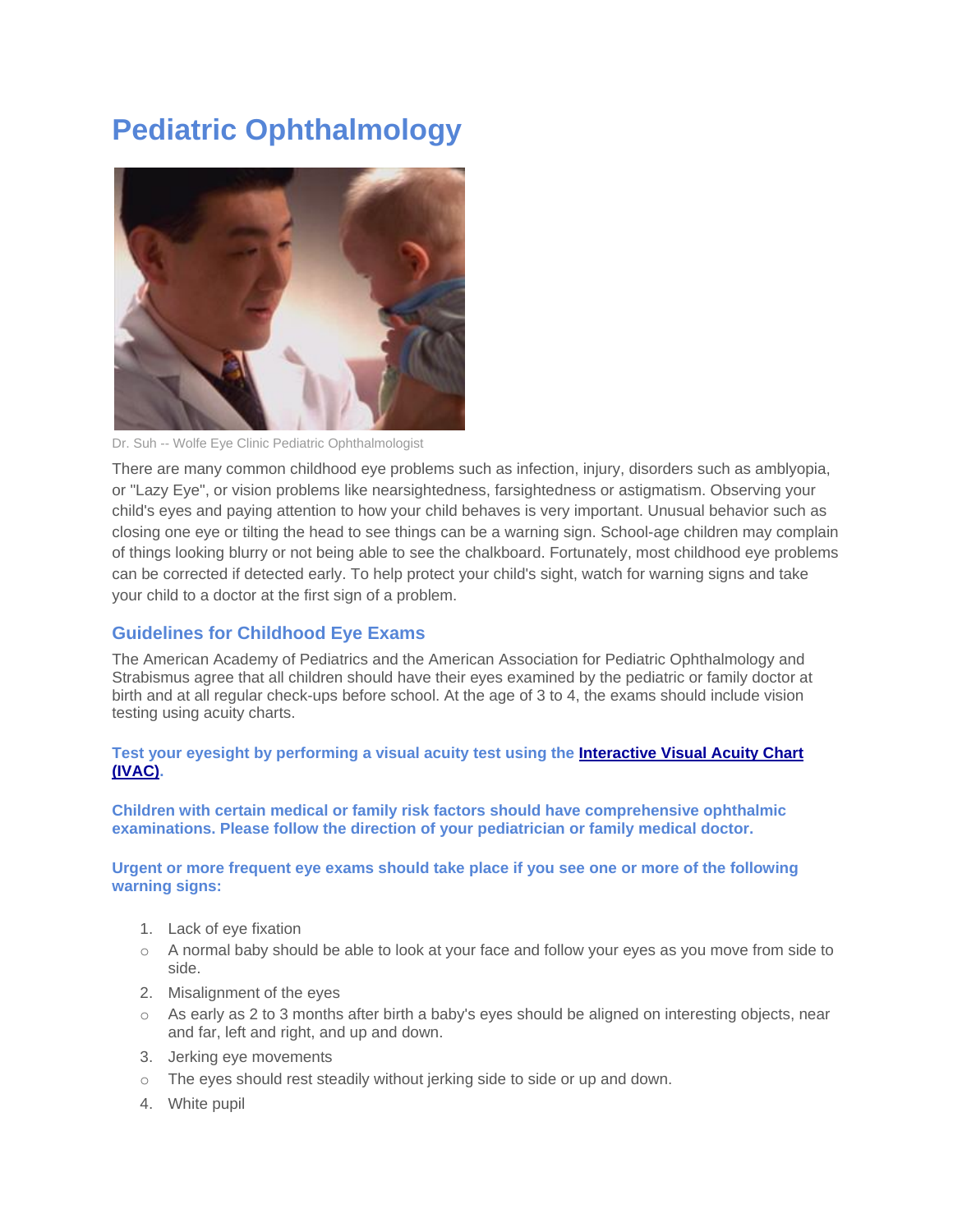- $\circ$  The pupil is the hole in the iris through which light enters the back of the eye and the retina. Under normal conditions, the pupil should be black.
- 5. Swelling around the eyelids
- o Lumps, changes in color or swelling around the eyes and lids can be caused by tumors or infections.
- 6. Excess tearing
- o Serious inflammations, blurry vision and nerve problems are possible reasons for excess tearing.
- 7. Drooping lid
- o Abnormalities of the brain or tissue around the eye may cause one or both lids to droop or retract. Some children have drooping lid at birth, which may cause vision loss as well.
- 8. Squinting or frequent blinking
- o Partially closed eyelids may produce temporary improvement or some types of blurry or double vision. Frequent blinking may occur with eye inflammation or allergies or with neurologic disorders.
- 9. Irregular pupil
- o Pupil should be round and reactive to bright light. Irregular pupil can signal an eye problem.

#### **What to Expect During Your Child's Exam**

- 1. Visual Acuity Testing
- o Visual acuity will be checked. This is possible even in children who are not old enough to speak. For older children, picture charts, letter games and letter recognition can be used.
- 2. Eye Alignment (Muscle Balance) Testing
- $\circ$  Various methods are used to test the alignment of the eyes and to make sure the muscles that move the eye are functioning normally. This may be done using light reflexes or alternately covering each eye to make sure that they do not move from the straight-ahead position.
- 3. Binocular Vision Testing
- $\circ$  These tests are used to make sure that the eyes are not only aligned correctly, but that the brain is using them together as well.
- 4. Refraction Testing
- o Refraction is used to measure the "power" of the eye. It determines if your child is nearsighted, farsighted or has astigmatism. This can even be performed in infants when they cannot cooperate to tell us how well they are seeing. In young children, the focusing power of the eye must be eliminated to allow an accurate measurement. Therefore, drops are placed into the eye to dilate the pupil and eliminate their focus mechanism. These drops often take 30–60 minutes to work and do not wear off for 8–12 hours.
- 5. Fundus Examination
- $\circ$  During a fundus examination, the examiner uses a special light, often worn on his or her head, to look into the back of your child's eye. The retinal blood vessels and the optic nerve, an extension of the brain, can be seen. Because this is an area where blood vessels and portions of the brain can be seen, it is very valuable in helping to diagnose many disorders that can affect the entire body. Once the examination is complete, your child may be prescribed glasses. Treatment for other problems may also be addressed.

# **Common Childhood Eye Disorders**

#### **Amblyopia**

Amblyopia, also know as "lazy eye" is reduced vision in an eye that has not received adequate use during early childhood. It is estimated that 4% of children suffer from this form of visual impairment. If not treated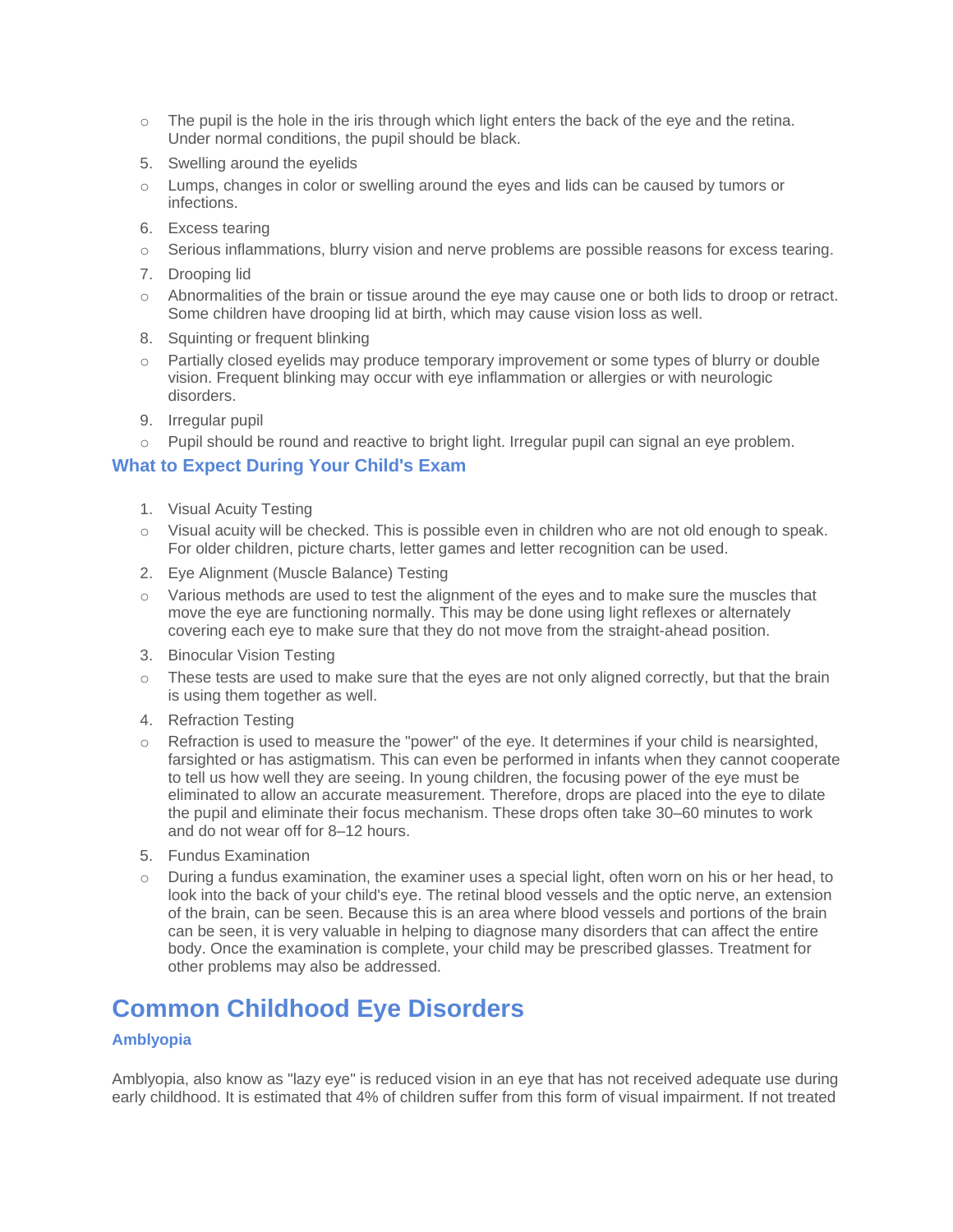early enough, an amblyopic eye may never develop good vision and may even become functionally blind. Amblyopia has many causes. Most often, amblyopia results from either a misalignment of a child's eyes, such as crossed eyes, or a difference in image quality between the two eyes, meaning one eye focuses better than the other. With early diagnosis and treatment, the sight in the "lazy eye" can be restored. Glasses are commonly prescribed to improve focusing or misalignment of the eyes. Patching or covering the better-seeing eye may be required for a period of time. This forces the "lazy" eye to work harder, thereby strengthening its vision. Medication may also be used to blur the vision of the good eye in order to force the weaker one to work. Surgery may be performed on the eye muscles to straighten the eyes if nonsurgical means are unsuccessful. Eye exercises may be recommended before or after surgery as well

#### **Strabismus**



Strabismus

Strabismus, commonly known as crossed eye, is a misalignment of the eye due to muscle imbalance. This misalignment substantially reduces depth perception. Strabismus occurs in approximately 4% of children and young adults. Strabismus has an inherited pattern and is much more common in children who have one or more parents that were affected. Treatment of strabismus may include patching of one eye or corrective lenses. However, the majority of children with strabismus will eventually require surgery to better align the eyes. Strabismus surgery commonly entails recession or resection of eye muscles to different sections of the eye to either weaken or strengthen them depending on the case. Strabismus surgery is generally successful in realigning the eyes as close to normal as possible. **Congenital Ptosis**



Congenital Ptosis

Congenital Ptosis refers to a drooping of the eyelids that is present at birth. The drooping is due to improper development of the levator muscle, a major muscle responsible for elevating the upper eyelid. The lid may partially or fully cover the eye, and it may occur in one or both eyes. Children affected by congenital ptosis may need to tilt their head back, lift their eyelid with a finger, or raise their eyebrows to see from under their drooping lid. Congenital ptosis is treated surgically and is generally performed during a child's preschool years.

#### **Pediatric Cataract**

The diagnosis of a congenital cataract, or a clouding of the eye's natural lens, can be made on the first day of life by a pediatrician in the newborn nursery. Early diagnosis and referral are important. Irreversible damage will occur if a congenital cataract is not treated in the first few months of life. If the cataract is determined to be visually significant, surgery is indicated to remove the lens.

## **Child Eye Safety**

Each year, thousands of children have eye accidents at home, at play or in the car. These eye injuries can damage a child's sight and even cause blindness. Parents are urged to acquaint themselves with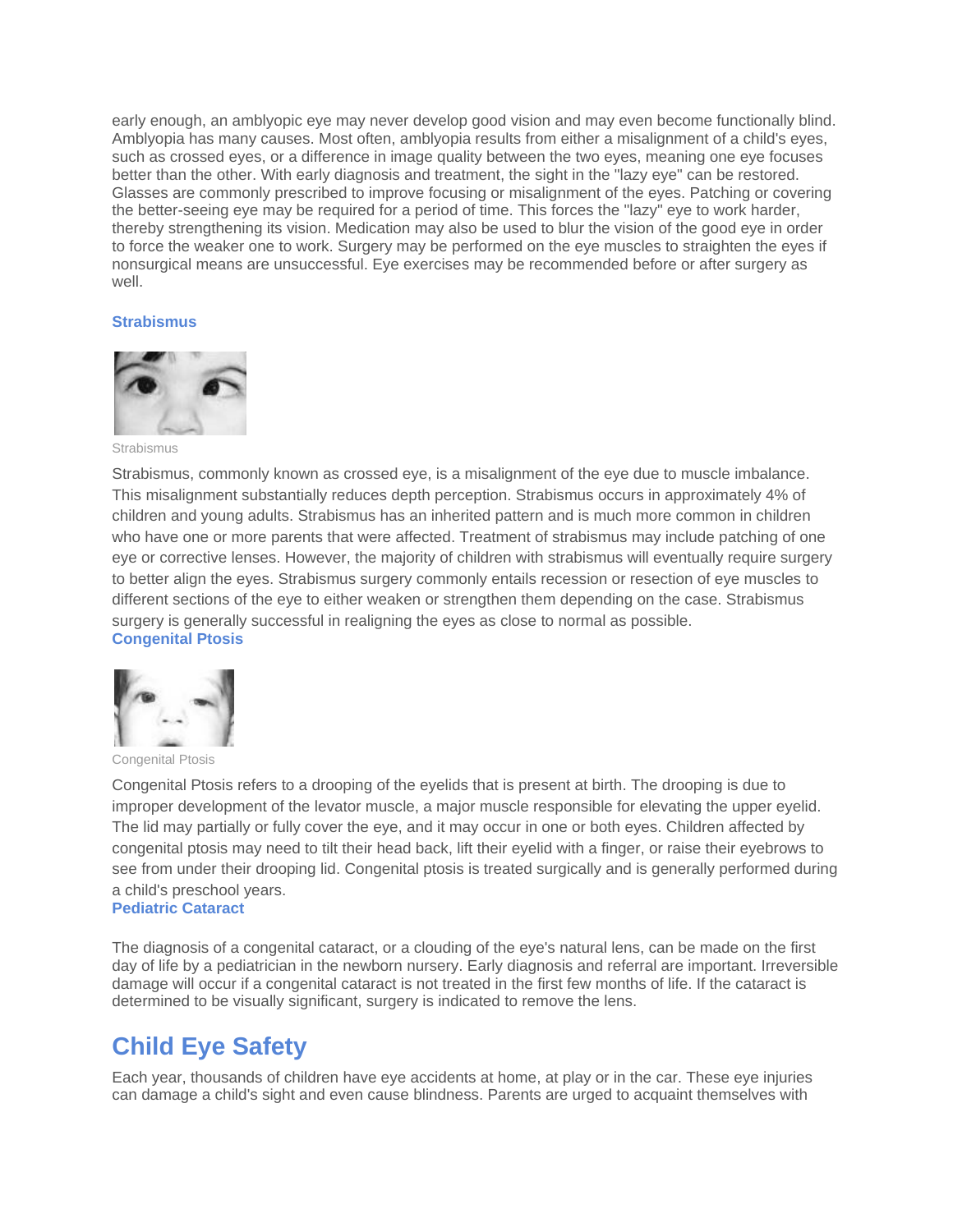potentially dangerous situations at home and in school and to insist that their children use protective eyewear when participating in sports or other activities.

### **To provide the safest environment for your children:**

- 1. Select games and toys that are appropriate for your child's age and responsibility level.
- 2. Provide adequate supervision and instruction when children are handling potentially dangerous items, such as pencils, scissors and utensils.
- 3. Be aware that even common household items such as paper clips, elastic cords, wire coat hangers, rubber bands, and fishhooks can cause serious eye injury.
- 4. Keep all chemicals and sprays out of reach of small children.
- 5. Do not allow children to ignite fireworks or stand near others who are doing so. All fireworks are potentially dangerous for children of any age.
- 6. Do not allow children in the yard while a lawnmower is being operated. Stones and debris thrown from moving blades can cause severe eye injuries.
- 7. Demonstrate the use of protective eyewear to children by always wearing protective eyewear yourself while using power tools, rotary mowers or lawn trimmers.
- 8. When participating in shop or some science labs, students should wear protective goggles that meet the American National Standards Institute (ANSI) Z87 safety code.



Eye Protection

According to Prevent Blindness America, more than 40,000 people each year are treated for eye injuries related to sports activities. For all age groups, sports-related eye injuries occur most frequently in baseball, basketball and racquet sports. Almost all sports-related eye injuries can be prevented. Whatever your game, whatever your age, you need to protect your eyes. While protective eye gear may not be the latest craze in tennis or baseball, think for a moment about what could happen if we fail to protect our eyes. We wear helmets to protect our head and pads or braces to protect our bones and joints. Extra precautions are taken to prevent concussions, broken bones, bruises and chipped teeth, so what about our eyes? What can we do to prevent the possibility of permanent vision loss, a scratched cornea or fractured eye socket? Broken bones and bruises will usually heal, but a serious eye injury can put you on the disabled list for life.

**The following guidelines can help you find a pair of eye guards right for you:**

- 1. If you wear prescription glasses, ask your eye doctor to fit you for prescription eye guards.
- 2. Buy eye guards at sports specialty stores or optical stores. At the sports store, ask for a sales representative who's familiar with eye protectors to help you.